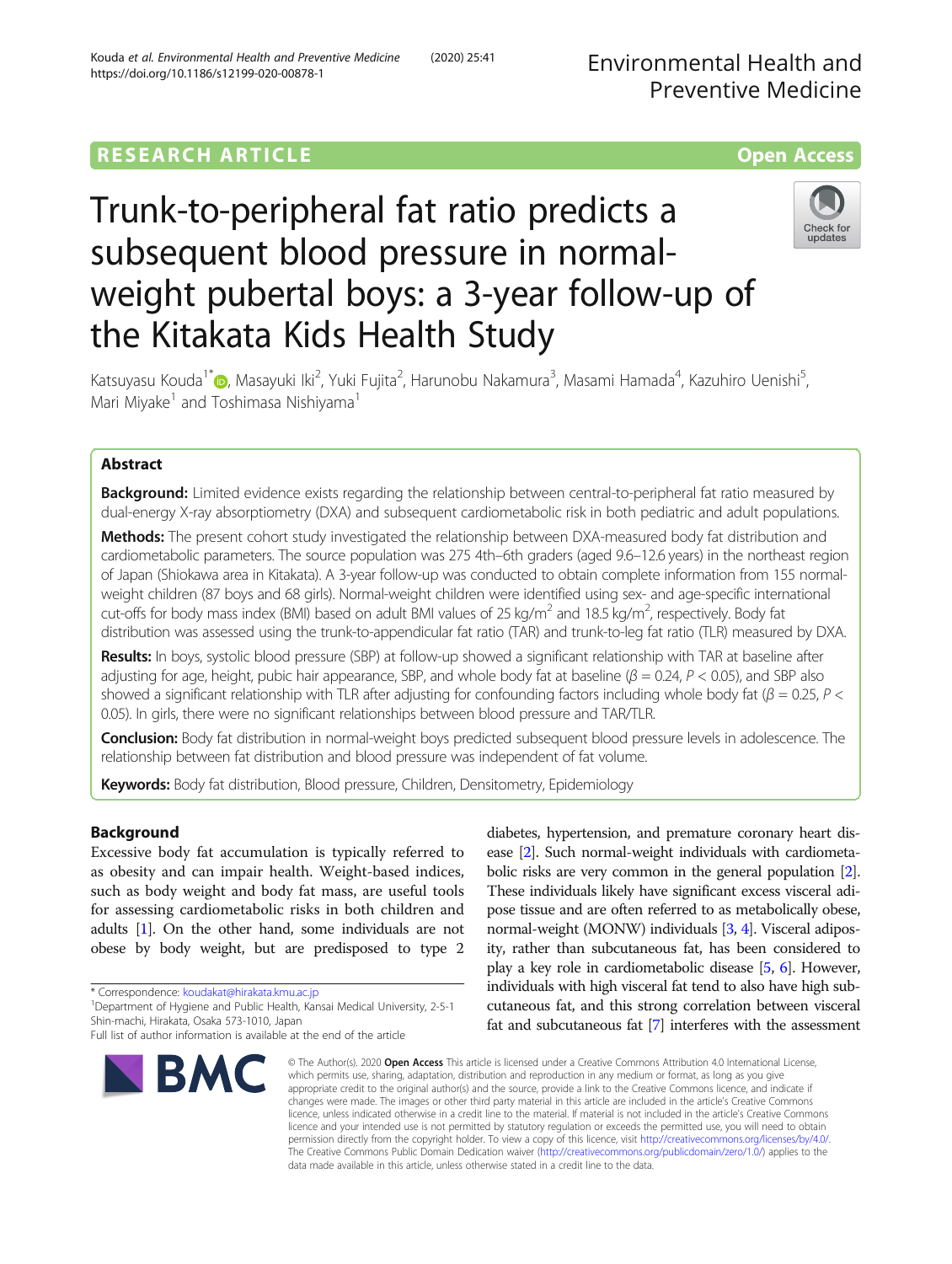of the independent effect of each regional fat mass on cardiometabolic disease in epidemiological studies.

Weight-independent indices such as waist-to-hip circumference ratio have been found to predict cardiometabolic risk factors [\[8](#page-7-0)–[11\]](#page-7-0). Since waist circumference includes both the visceral and subcutaneous fats and hip circumference mainly includes subcutaneous fat, the waist-to-hip circumference ratio reflects visceral fat mass [[8,](#page-7-0) [10\]](#page-7-0). The waist-to-hip circumference ratio may account for the characteristics of MONW individuals who suffer from metabolic complications [\[4](#page-7-0)]. However, as the waist-to-hip circumference ratio is an indirect index of adiposity, it cannot distinguish fat mass from fat-free mass and bone mass.

Dual-energy X-ray absorptiometry (DXA) allows for precise and accurate measurement of fat mass in the whole body and each body region (arm, leg, and trunk) [[12\]](#page-7-0). DXA scanning was primarily developed for the diagnosis of osteoporosis, and its use has been extended to soft tissue composition measurement with low radiation exposure [[12\]](#page-7-0). Trunk-to-peripheral fat ratio measured by DXA is a weight-independent parameter that can serve as an index of body fat distribution [[13](#page-7-0)–[21](#page-8-0)]. Trunk fat includes both visceral and subcutaneous fat, whereas peripheral (i.e., arm or leg) fat does not include visceral fat. Thus, the ratio of trunk-to-extremity (peripheral) fat has been reported to be a good indicator of visceral fat [\[15\]](#page-7-0) and may reveal the relative impact of visceral to subcutaneous fat with regard to cardiometabolic risks [[21\]](#page-8-0). Trunk-to-peripheral fat ratio measured by DXA may be able to characterize the profiles of MONW individuals.

Trunk-to-peripheral fat ratio (i.e., the trunk-to-leg fat ratio [TLR] and trunk-to-appendicular fat ratio [TAR]) measured by DXA at age 11 has been reported to predict blood pressure (BP) at age 14 in community-dwelling children in the central region of Japan (Hamamatsu City, Shizuoka), and that it is also meaningful for assessing body fat, particularly in underweight children [\[22\]](#page-8-0). Even among those who are not overweight or obese, fat distribution measured by DXA seems to be associated with cardiometabolic risk factors in childhood [[23](#page-8-0)]. It may be important to consider body fat distribution in addition to body fat mass to assess cardiometabolic risks [\[23](#page-8-0)]. However, subjects in the previous study conducted in Hamamatsu had a narrower age range (11 years old at baseline) [\[22](#page-8-0)]. In addition, this study was unable to obtain data on potential confounders such as dietary intake and exercise [[22](#page-8-0)]. Currently, no other cohort studies have examined DXA-measured trunk-to-peripheral fat ratio in relation to subsequent cardiometabolic risk in pediatric and adult populations, or whether it can serve as a valuable early indicator of cardiometabolic risk in childhood [[23\]](#page-8-0). The present cohort study investigated

the relationship between DXA-measured trunk-toperipheral fat ratio at age 9.6–12.6 and cardiometabolic parameters at age 12.3–15.3 in normal-weight children in the northeast region of Japan (Kitakata City, Fukushima), adjusting for confounding factors including whole body fat.

#### Methods

#### Study population

The present study is part of the Kitakata Kids Health Study, which has been conducted every 3 years since 2001 in the Shiokawa area of Kitakata City, Fukushima, Japan [\[24](#page-8-0), [25](#page-8-0)]. The city is located in the northeast region of Japan (139° east longitude and 37° north latitude). The source population was all 4th–6th graders (275 students: 148 boys and 127 girls; age range, 9.6–12.6 years) who were enrolled in four public elementary schools in Shiokawa in November 2013. As there are no other schools in this area, almost all children living in the area are enrolled in these schools. Among the 275 students, 255 (136 boys and 119 girls) participated in the baseline survey in November 2013 and provided information for DXA-measured body fat parameters and confounding factors. A follow-up survey was conducted in July 2016 to obtain information on BP and blood samples. We obtained complete information at both baseline and follow-up surveys from 218 students (followed-up population, 99 girls and 119 boys). Normal-weight children (study population, 68 girls and 87 boys) were identified from the followed-up population using body mass index (BMI) cut-offs at the baseline survey. Body weight, height, and waist circumference were measured in light clothing with no shoes. BMI ( $\text{kg/m}^2$ ) was calculated as weight (kg) divided by height squared  $(m^2)$ . Overweight and underweight children were identified using sex- and age-specific international cut-offs of BMI based on adult BMI values of  $25 \text{ kg/m}^2$  and  $18.5 \text{ kg/m}^2$ , respectively. This determination was made using the standardized centile curves of BMI [[26,](#page-8-0) [27](#page-8-0)].

#### Measurement of whole body and regional fat

Whole body and regional fat parameters were determined with a single DXA scanner (QDR-4500A; Hologic Inc., Bedford, MA, USA) mounted on a mobile examination car at each elementary school. A single experienced medical radiology technician performed and analyzed scans for all participants. Quality control checks of the DXA scanner were completed on a daily basis using the step phantom. Participants were asked to wear light clothing, remove all metal objects from their body (jewelry, belts, snaps, underwire bras), and lay down on their back on the scanner table. After scanning was completed, a total-body posterior-anterior scan image was obtained. Using the total-body image, scan analysis for each regional body fat was performed. Arm,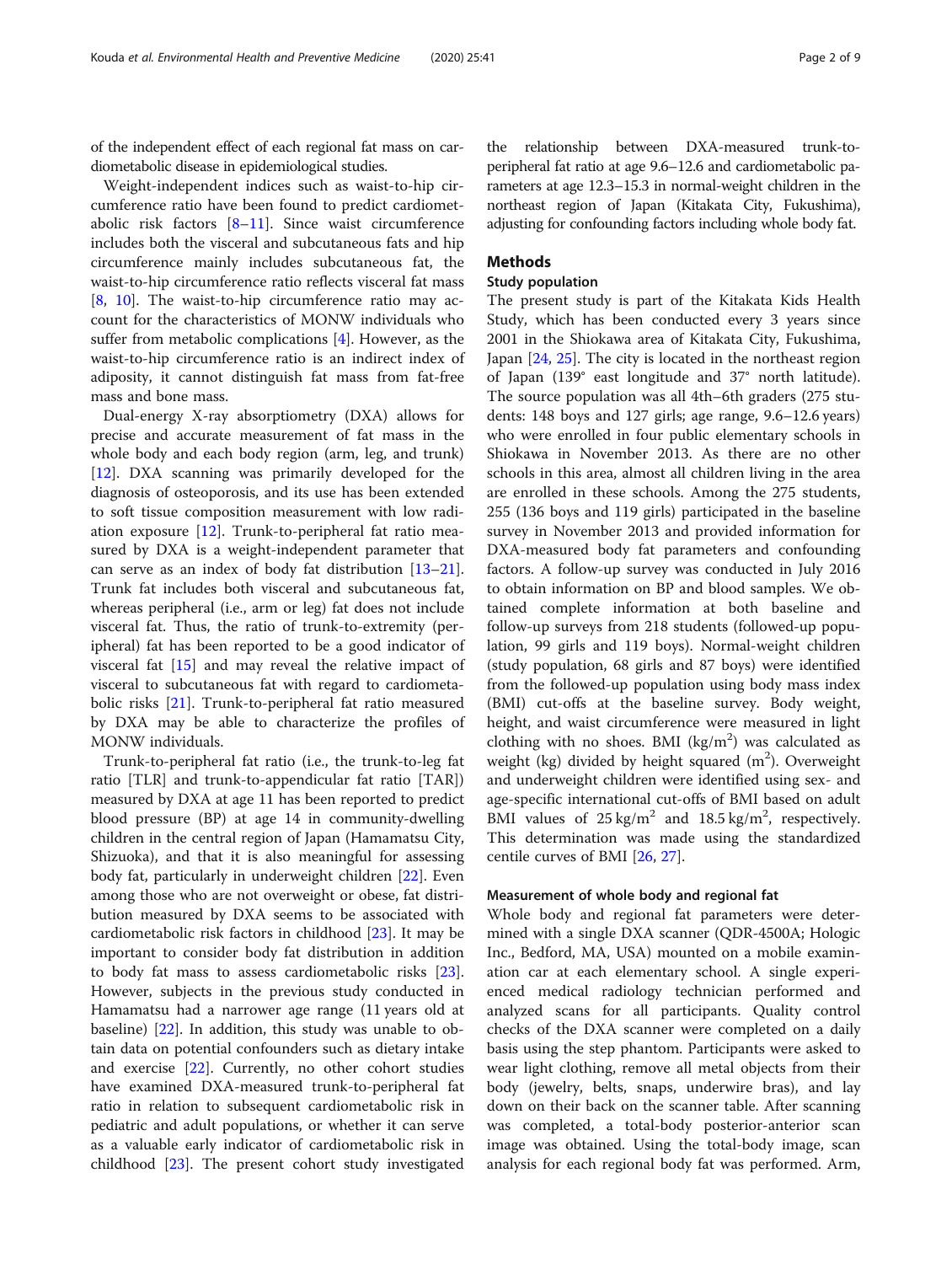leg, and head regions were isolated from the trunk region using the following standard manufacturer-recommended methods [[22](#page-8-0), [28](#page-8-0)]: (a) the head region was distinguished from the trunk region with the horizontal shoulder line just below the chin, (b) arm regions were detected by the vertical shoulder line bisecting the shoulder joints, and (c) leg regions were separated from the trunk region including the pelvic region using angled cut lines bisecting both femoral necks. Two angled lines and a horizontal line just above the iliac crest defined the pelvic-triangle area in a posterior-anterior body image. TAR and TLR were calculated as ratios of trunk-to-peripheral fat [\[20\]](#page-8-0). Appendicular fat was calculated as the sum of arm fat and leg fat. TAR was calculated as trunk fat divided by appendicular fat, and TLR as trunk fat divided by leg fat.

#### Measurement of BP and blood samples

Before blood sampling, a single experienced physician measured systolic blood pressure (SBP) and diastolic blood pressure (DBP) using an automated device (BP-103i2; OMRON COLIN, Tokyo, Japan) with an appropriate cuff size based on the upper arm circumference of each participant [\[29\]](#page-8-0). BP measurement was performed with participants in a quiet, sitting position for 5 min, with their back and left arm supported and both feet on the floor, at an appropriate ambient temperature as previously described [\[22\]](#page-8-0). The mean value of the two measurements was used for analysis. Non-fasting blood samples were collected by nurses. Total cholesterol (T-C) in serum was measured enzymatically using a commercially available kit (T-CHO-P·KL; Sysmex Co. Ltd., Kobe, Japan). Low-density lipoprotein cholesterol (LDL-C) and high-density lipoprotein cholesterol (HDL-C) in serum were measured by the direct method using commercial kits (Cholestest LDL and Cholestest N HDL; Sekisui Medical Co. Ltd., Tokyo, Japan). Hemoglobin A1c (HbA1c: National Glycohemoglobin Standardization Program) in the whole blood was measured by latexagglutination test using a commercial kit (RAPIDIA® Auto HbA1c-L; Fujirebio Inc., Tokyo, Japan).

#### Food frequency questionnaire (FFQ) and other questionnaire surveys

Dietary nutrient intake was estimated using a previously validated FFQ [[30](#page-8-0)]. The questionnaire includes 3 to 5 grades of the frequency of food intake for each food item. Participants with parents/guardians chose one of the grades in the questionnaire beforehand. Responses to the questionnaire were verified by trained dieticians during interviews with participants. Intakes of nutrients and energy were estimated by the grade of frequency multiplied by relevant coefficients based on Japanese food composition.

Information regarding pubic hair appearance, time spent doing exercise, and time spent doing sedentary activities (e.g., watching television, playing video games, using a mobile phone, and using a computer) was also obtained using a self-reported questionnaire comprising multiple-choice single-answer questions. Participants with parents/guardians were allowed to choose only one of the predefined options (pubic hair appearance: 3rd grade, 4th grade, 5th grade, 6th grade, or no appearance; exercise: < 1 h/day,  $\geq 1$  and < 1.5 h/day,  $\geq 1.5$ and < 2 h/day, or  $\geq$  2 h/day; sedentary behavior: < 1 h/ day,  $\geq 1$  and  $\lt 2$  h/day,  $\geq 2$  and  $\lt 3$  h/day,  $\geq 3$  and  $\lt 4$ h/day,  $\geq 4$  and  $\lt$  5 h/day, or  $\geq 5$  h/day). Their responses were verified by trained health care nurses through interviews.

#### Statistical analysis

To assess sample bias created by drop-out cases during the 3-year follow-up period, comparisons between baseline characteristics of followed-up and dropped-out populations at the baseline survey were performed using unpaired  $t$  test or Mann-Whitney  $U$  test. Analysis of variance was used to evaluate differences in TAR/TLR and blood pressure among groups stratified by age. Simple linear regression analysis was performed to assess trends in TAR/TLR and blood pressure from the lowest to highest age group. For normal-weight children, simple regression analysis was used to examine the relationship between body fat parameters at baseline (independent variables) and cardiometabolic parameters at follow-up (dependent variables). To identify confounding variables which may affect relationships between TAR/TLR (predictors) at baseline and SBP at follow-up (outcome), Pearson's correlation coefficients of potential confounding factors with main predictors and of potential confounding factors with outcome were calculated. Redundant variables unrelated to the main predictors and outcome in the bivariate analysis were excluded from the multivariate analysis. Relationships between parameters of fat distribution at baseline and BP at followup were evaluated using multiple regression analysis after adjusting for age, height, pubic hair appearance, whole body fat, and SBP/DBP at baseline. Mean values in each tertile of TLR were calculated from the general linear model after adjusting for confounding factors. For trend tests of the adjusted mean of BP at follow-up, multiple linear regression analysis was performed. The dependent variable was SBP at follow-up, and independent variables were tertiles of TLR, age, height, pubic hair appearance, whole body fat, and SBP at baseline.  $P <$ 0.05 was considered statistically significant. SPSS Statistics Desktop for Japan, Version 22 (IBM Japan, Ltd., Tokyo, Japan) was used for all analyses.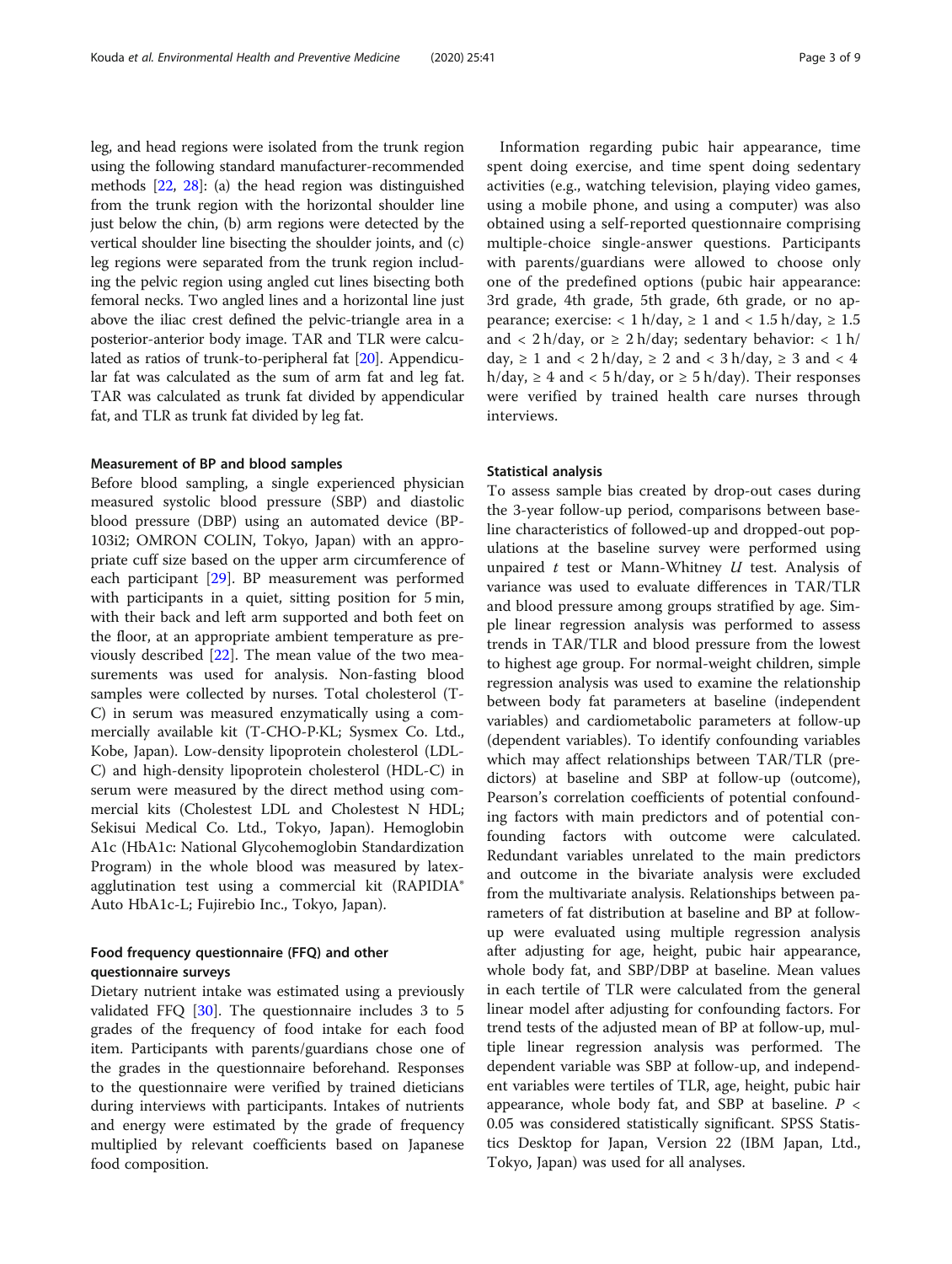#### Results

Table 1 shows baseline characteristics of the normalweight population forming part of the followed-up population, as well as differences in the characteristics between the followed-up and dropped-out populations. No significant differences were observed in anthropometric parameters, pubic hair appearance, dietary intake, exercise, sedentary behavior, and body fat parameters between the followed-up and the dropped-out populations, except for SBP and the underweight proportion of boys. Table [2](#page-4-0) shows baseline values of fat distribution parameters and blood pressure stratified by age. TAR and TLR in boys showed significant increases from the lowest to highest age group. SBP in girls also showed significant increases from the lowest to highest age group.

Table [3](#page-4-0) shows the relationships between body fat parameters at baseline and cardiometabolic parameters at

Normal-weight population (study population) Followed-up population Dropped-out population  $P$  values for difference<sup>a</sup> Girls Boys Girls Boys Girls Boys Girls Boys  $(N = 68)$   $(N = 87)$   $(N = 99)$   $(N = 119)$   $(N = 20)$   $(N = 17)$ Age (years) 11.1 ± 0.9 11.2 ± 0.9 11.1 ± 0.9 11.2 ± 0.9 11.3 ± 0.8 11.3 ± 0.7 ns ns Height (cm) 145 ± 8 144 ± 10 145 ± 9 143 ± 10 146 ± 9 140 ± 9 ns ns Weight (kg) 37 ± 7 36 ± 7 39 ± 9 39 ± 10 41 ± 13 34 ± 10 ns ns Body mass index ( $kg/m<sup>2</sup>$ ) ) 18 ± 2 17 ± 1 18 ± 3 19 ± 4 19 ± 4 17 ± 4 ns ns Waist circumference (cm)  $64 \pm 5$   $63 \pm 5$   $66 \pm 8$   $66 \pm 10$   $66 \pm 12$   $62 \pm 10$  ns ns Overweight<sup>b</sup>, N (%) , N (%) N/A N/A 19 (19) 25 (21) 3 (15) 3 (18) ns ns Underweight<sup>b</sup>, N (%) , N (%) N/A N/A 12 (12) 7 (6) 4 (20) 4 (24) ns 0.01 SBP (mmHg) 98 ± 10 97 ± 9 100 ± 11 99 ± 10 101 ± 12 93 ± 10 ns 0.04 DBP (mmHg) 53 ± 7 50 ± 6 54 ± 7 51 ± 7 53 ± 9 50 ± 6 ns ns Pubic hair appearance, N (%) 28 (41) 16 (18) 43 (43) 22 (18) 10 (50) 1 (6) ns ns Total energy intake (kcal/day) 2056 ± 323 2179 ± 498 2058 ± 363 2208 ± 465 1978 ± 319 2133 ± 384 ns ns Carbohydrate intake (g/day)  $249 \pm 49$   $268 \pm 90$   $249 \pm 54$   $271 \pm 84$   $241 \pm 64$   $260 \pm 56$  ns ns Protein intake (g/day) 92 ± 15 97 ± 21 91 ± 17 99 ± 20 92 ± 12 97 ± 19 ns ns Lipid intake (g/day)  $80 \pm 15$   $83 \pm 14$   $80 \pm 16$   $84 \pm 14$   $74 \pm 12$   $81 \pm 17$  ns ns Salt intake (g/day)  $11 \pm 2$   $11 \pm 2$   $11 \pm 2$   $11 \pm 2$   $12 \pm 2$   $12 \pm 2$  ns ns Exercise (e.g., jogging or sports), N (%) ns ns < 1 h/day 40 (59) 35 (40) 59 (60) 52 (44) 13 (65) 6 (35)  $\geq$  1 and < 1.5 h/day 24 (35) 41 (47) 32 (32) 54 (45) 7 (35) 8 (47) ≥ 1.5 h/day 4 (6) 11 (13) 8 (8) 13 (11) 0 (0) 3 (18) Sedentary behavior (e.g., media use), N (%) ns ns < 1 h/day 12 (18) 12 (14) 16 (16) 15 (13) 4 (20) 3 (18)  $\geq$  1 and < 2 h/day 27 (40) 35 (40) 39 (39) 46 (39) 11 (55) 6 (35) ≥ 2 h/day 29 (43) 40 (46) 44 (44) 58 (49) 5 (25) 8 (47) Trunk fat (kg) 2.7 ± 1.0 2.0 ± 0.7 3.0 ± 1.6 2.7 ± 1.9 3.5 ± 2.8 2.2 ± 1.9 ns ns Arm fat (kg) 1.2 ± 0.4 0.9 ± 0.3 1.3 ± 0.6 1.2 ± 0.8 1.5 ± 1.0 1.0 ± 0.7 ns ns Leg fat (kg)  $3.8 \pm 1.1$   $2.9 \pm 1.0$   $4.0 \pm 1.6$   $3.5 \pm 2.0$   $4.4 \pm 2.2$   $2.8 \pm 1.9$  ns ns Whole body fat (kg)  $8.4 \pm 2.6$   $6.6 \pm 2.0$   $9.1 \pm 3.8$   $8.3 \pm 4.6$   $10.1 \pm 6.0$   $6.8 \pm 4.6$  ns ns Whole body fat percentage (%)  $22.0 \pm 4.1$  18.1  $\pm 4.8$   $22.7 \pm 5.5$   $20.4 \pm 7.1$   $23.6 \pm 5.7$  18.8  $\pm 7.4$  ns ns  $\text{TAR}$  0.53  $\pm$  0.07 0.53  $\pm$  0.08 0.56  $\pm$  0.08 0.55  $\pm$  0.09 0.56  $\pm$  0.11 0.56  $\pm$  0.10 ns ns TLR 0.70 ± 0.10 0.70 ± 0.11 0.74 ± 0.12 0.74 ± 0.15 0.74 ± 0.17 0.76 ± 0.15 ns ns

Table 1 Baseline characteristics of subjects

N number, ns not significant, SBP systolic blood pressure, DBP diastolic blood pressure, TAR trunk-to-appendicular fat ratio TLR trunk-to-leg fat ratio TAR was calculated as trunk fat divided by appendicular fat. TLR was calculated as trunk fat divided by leg fat. Values represent mean ± standard deviation, or N (percentage)

<sup>a</sup>P value calculated from the unpaired t-test or Mann-Whitney U test to compare followed-up and dropped-out populations. P < 0.05 was considered statistically significant by the test or only mass index cut-off points Determined using age- and sex-specific body mass index cut-off points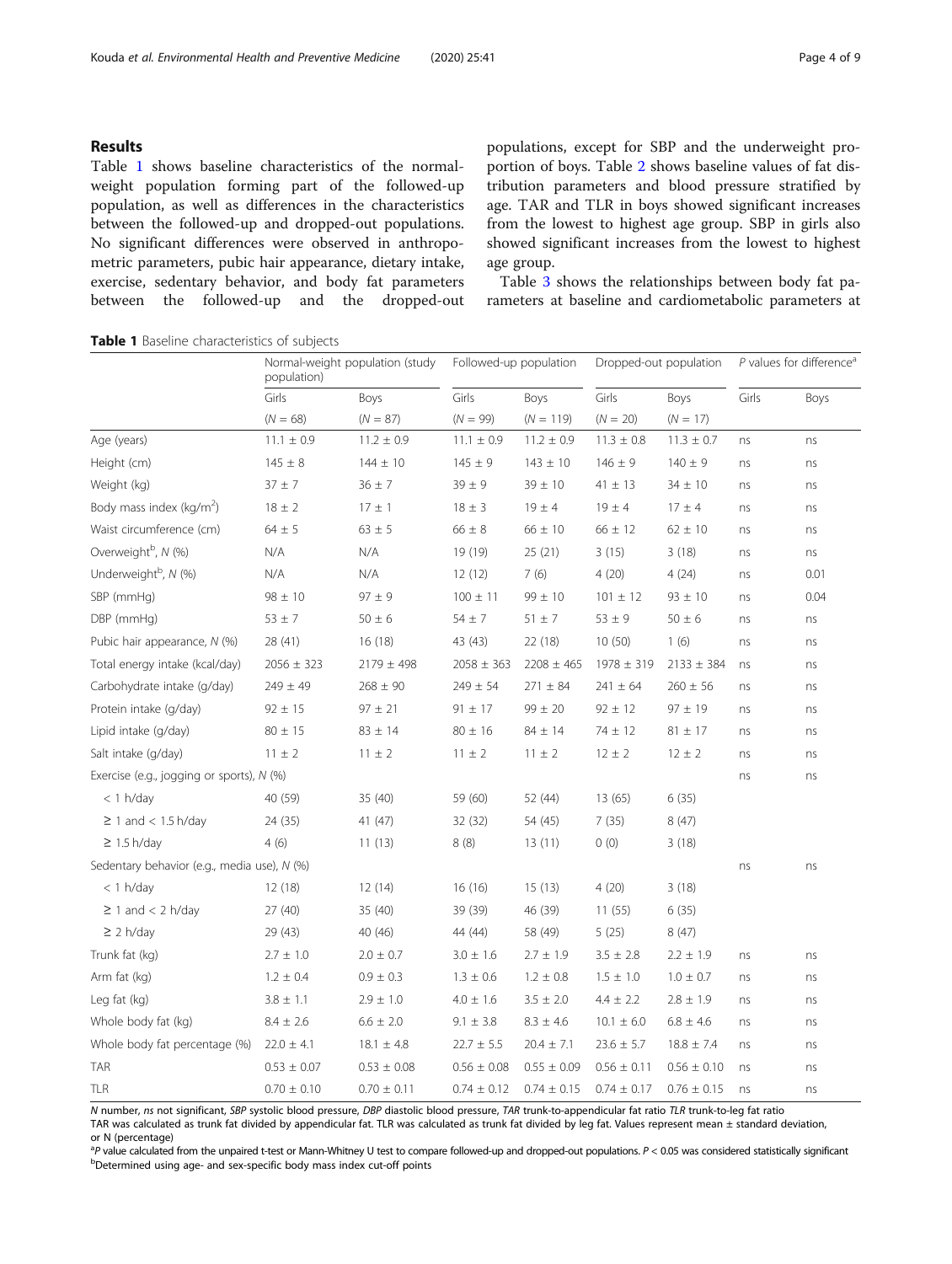<span id="page-4-0"></span>Table 2 Baseline values of fat distribution parameters and blood pressure stratified by age

|                                      | TAR             |                 | <b>TLR</b>      |                | SBP             |                | DBP             |                |  |
|--------------------------------------|-----------------|-----------------|-----------------|----------------|-----------------|----------------|-----------------|----------------|--|
|                                      | Girls, $N = 68$ | Boys, $N = 87$  | Girls, $N = 68$ | Boys, $N = 87$ | Girls, $N = 68$ | Boys, $N = 87$ | Girls, $N = 68$ | Boys, $N = 87$ |  |
| Age groups                           |                 |                 |                 |                |                 |                |                 |                |  |
| 9.65-10.62 years                     | $0.53 \pm 0.06$ | $0.50 \pm 0.07$ | $0.69 \pm 0.08$ | $0.66 + 0.10$  | $92.8 + 8.3$    | $93.1 \pm 8.7$ | $51.9 \pm 5.7$  | $49.5 \pm 7.1$ |  |
| 10.64-11.63 years                    | $0.52 \pm 0.07$ | $0.50 \pm 0.05$ | $0.67 + 0.10$   | $0.66 + 0.08$  | $102.1 \pm 9.4$ | $98.3 \pm 8.7$ | $55.8 \pm 8.3$  | $51.4 \pm 6.1$ |  |
| 11.64-12.64 years                    | $0.56 \pm 0.08$ | $0.57 \pm 0.08$ | $0.74 + 0.11$   | $0.75 + 0.11$  | $101.0 + 9.8$   | $98.2 + 10.2$  | $52.8 + 6.4$    | $50.3 \pm 5.9$ |  |
| P values for difference <sup>a</sup> | ns              | < 0.001         | ns              | < 0.001        | 0.001           | ns             | ns              | ns             |  |
| P values for trend <sup>b</sup>      | ns.             | < 0.001         | ns              | < 0.001        | 0.004           | 0.043          | ns              | ns             |  |

TAR trunk-to-appendicular fat ratio, TLR trunk-to-leg fat ratio, SBP systolic blood pressure, DBP diastolic blood pressure, N number, ns not significant TAR was calculated as trunk fat divided by appendicular fat. TLR was calculated as trunk fat divided by leg fat. Values represent mean ± standard deviation

<sup>a</sup>Analysis of variance was used to evaluate differences among age groups

<sup>b</sup>Simple linear regression analysis was performed for trend tests from the lowest to highest age group. P < 0.05 was considered statistically significant

follow-up using simple regression analysis. In normalweight boys, both TAR and whole body fat were significantly and positively related to SBP. Moreover, TLR in normal-weight boys was significantly and positively related to SBP.

Table [4](#page-5-0) shows potential confounding variables which may affect relationships between TAR/TLR (predictors) at baseline and SBP at follow-up (outcome). Age, height, and public hair appearance were significantly related to TAR/TLR in boys. In addition, age, height, whole body fat, and SBP at baseline were significantly related to SBP at follow-up in boys.

Table [5](#page-5-0) shows standardized partial regression coefficients between parameters of fat distribution at baseline and BP at follow-up. After adjusting for age, height, pubic hair appearance, whole body fat, and SBP at

baseline, TAR was significantly related to SBP at followup in boys. Similarly, TLR in boys was significantly related to SBP at follow-up after adjusting for confounding factors including whole body fat and SBP at baseline.

Figure [1](#page-5-0) shows the adjusted mean of SBP at follow-up in each tertile of TLR at baseline. Adjusted means of SBP significantly increased from the lowest to highest tertiles of TLR in boys after adjusting for age, height, pubic hair appearance, whole body fat, and SBP at baseline.

#### Discussion

Some individuals are not obese on the basis of height and weight, are insulin-resistant, predisposed to type 2 diabetes, and have premature coronary heart disease [\[2](#page-7-0)]. Such MONW individuals are very common in the general population [[2\]](#page-7-0). The present cohort study targeting

Table 3 Relationships between body fat parameters at baseline and cardiometabolic parameters at follow-up

|                           | <b>SBP</b> |                | <b>DBP</b> |                | $T-C$   |                | LDL-C   |              | HDL-C   |              | HbA1c   |        |
|---------------------------|------------|----------------|------------|----------------|---------|----------------|---------|--------------|---------|--------------|---------|--------|
|                           | β          | $\overline{P}$ | β          | $\overline{P}$ | β       | $\overline{P}$ | β       | $\mathcal P$ | β       | $\mathcal P$ | β       | P      |
| Girls, $N = 68$           |            |                |            |                |         |                |         |              |         |              |         |        |
| Body mass index           | 0.11       | ns             | 0.06       | ns             | $-0.01$ | ns             | 0.03    | ns           | $-0.10$ | ns           | 0.08    | ns     |
| Waist circumference       | 0.06       | ns             | 0.06       | ns             | $-0.03$ | ns             | 0.02    | ns           | $-0.18$ | ns           | 0.04    | ns     |
| Whole body fat            | 0.10       | ns             | 0.05       | ns             | 0.10    | ns             | 0.13    | ns           | $-0.05$ | ns           | 0.07    | ns     |
| Whole body fat percentage | $-0.02$    | ns             | $-0.04$    | ns             | 0.24    | 0.05           | 0.28    | 0.02         | $-0.01$ | ns           | $-0.02$ | ns     |
| <b>TAR</b>                | 0.02       | ns             | 0.02       | ns             | 0.00    | ns             | 0.00    | ns           | $-0.14$ | ns           | 0.04    | ns     |
| TLR                       | 0.00       | ns             | $-0.01$    | ns             | 0.04    | ns             | 0.04    | ns           | $-0.14$ | ns           | 0.03    | ns     |
| Boys, $N = 87$            |            |                |            |                |         |                |         |              |         |              |         |        |
| Body mass index           | 0.29       | < 0.01         | 0.11       | ns             | 0.18    | ns             | 0.14    | ns           | 0.13    | ns           | $-0.36$ | < 0.01 |
| Waist circumference       | 0.41       | < 0.01         | 0.13       | ns             | 0.24    | 0.03           | 0.22    | 0.04         | 0.09    | ns           | $-0.35$ | < 0.01 |
| Whole body fat            | 0.25       | 0.02           | 0.01       | ns             | 0.25    | 0.02           | 0.22    | 0.04         | 0.12    | ns           | $-0.31$ | < 0.01 |
| Whole body fat percentage | 0.00       | ns             | $-0.17$    | ns             | 0.17    | ns             | 0.12    | ns           | 0.11    | ns           | $-0.19$ | ns     |
| <b>TAR</b>                | 0.27       | 0.01           | 0.20       | ns             | $-0.16$ | ns             | $-0.09$ | ns           | $-0.11$ | ns           | 0.16    | ns     |
| <b>TLR</b>                | 0.27       | 0.01           | 0.18       | ns             | $-0.18$ | ns             | $-0.11$ | ns           | $-0.11$ | ns           | 0.17    | ns     |

SBP systolic blood pressure, DBP diastolic blood pressure, T-C total cholesterol, LDL-C, low-density lipoprotein cholesterol, HDL-C high-density lipoprotein cholesterol, HbA1c, hemoglobin A1c, ß standardized regression coefficient, N number, ns not significant, TAR trunk-to-appendicular fat ratio, TLR trunk-to-leg fat ratio TAR was calculated as trunk fat divided by appendicular fat. TLR was calculated as trunk fat divided by leg fat. Simple regression analysis was used to examine relationships between cardiometabolic parameters (dependent variables) and body fat parameters at baseline (independent variables). P < 0.05 was considered statistically significant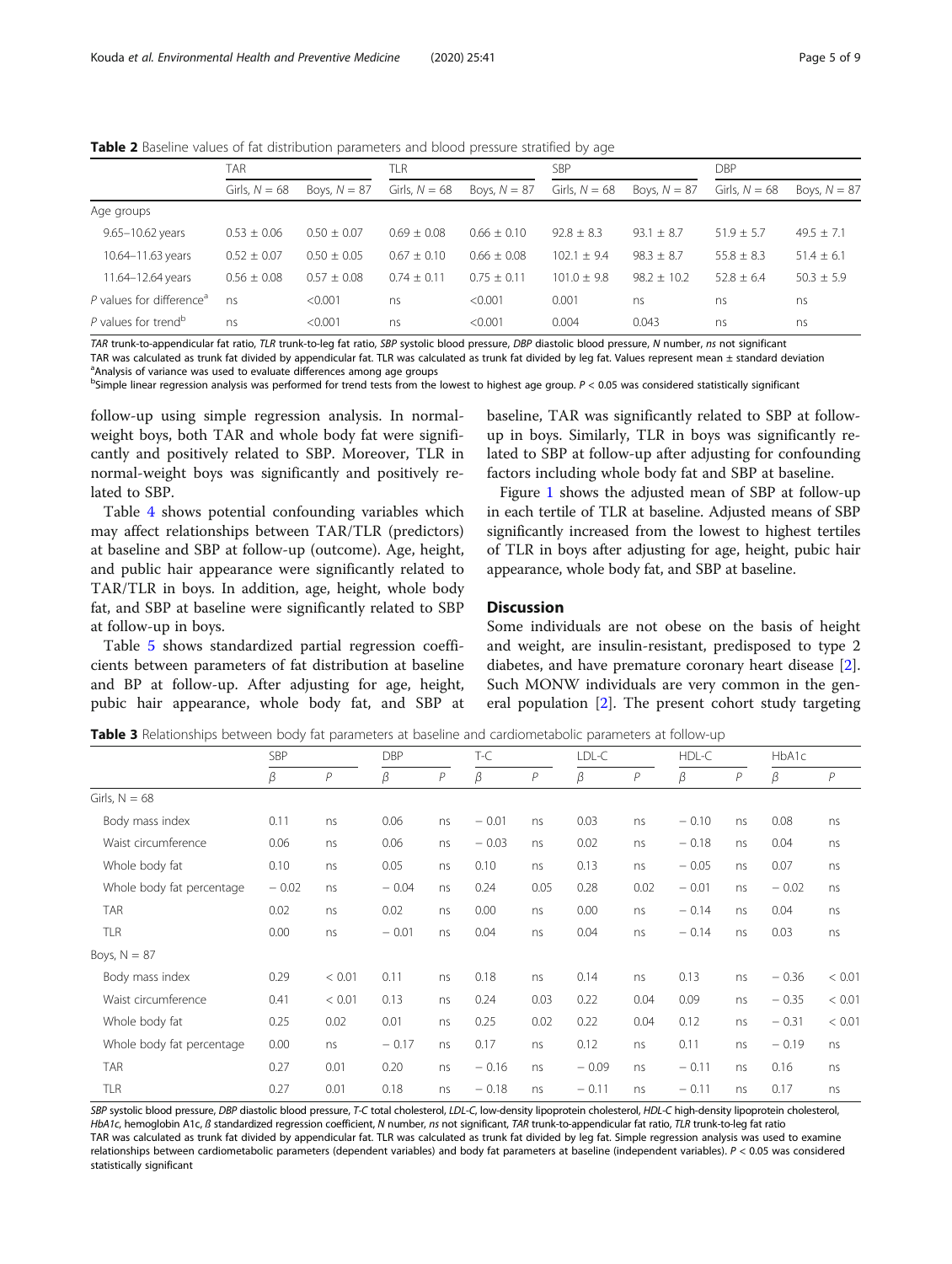<span id="page-5-0"></span>Table 4 Potential confounding variables which may affect relationships between predictors and outcomes

|                                           | Predictors at baseline |        |            |        |                |        |            | Outcomes at follow-up |            |                  |                |      |            |        |            |                  |
|-------------------------------------------|------------------------|--------|------------|--------|----------------|--------|------------|-----------------------|------------|------------------|----------------|------|------------|--------|------------|------------------|
|                                           | Girls, $N = 68$        |        |            |        | Boys, $N = 87$ |        |            | Girls, $N = 68$       |            |                  | Boys, $N = 87$ |      |            |        |            |                  |
|                                           | TAR                    |        | <b>TLR</b> |        | <b>TAR</b>     |        | <b>TLR</b> |                       | <b>SBP</b> |                  | <b>DBP</b>     |      | <b>SBP</b> |        | <b>DBP</b> |                  |
|                                           |                        | р      |            | р      |                | р      |            | р                     |            | р                |                | р    |            | р      |            | р                |
| Potential confounding factors at baseline |                        |        |            |        |                |        |            |                       |            |                  |                |      |            |        |            |                  |
| Age                                       | 0.17                   | ns     | 0.15       | ns     | 0.34           | 0.01   | 0.30       | < 0.01                | 0.39       | < 0.01           | 0.23           | ns   | 0.29       | 0.01   |            | $0.24$ 0.02      |
| Height                                    | 0.22                   | ns     | 0.19       | ns     | 0.35           | < 0.01 | 0.29       | < 0.01                | 0.18       | ns               | 0.12           | ns   | 0.42       | < 0.01 |            | $0.32 \div 0.01$ |
| Pubic hair appearance                     | 0.08                   | ns     | 0.05       | ns     | 0.50           | < 0.01 | 0.46       | < 0.01                | 0.24       | 0.04             | 0.20           | ns   | 0.16       | ns     |            | $0.26$ 0.02      |
| Total energy intake                       | 0.09                   | ns     | 0.05       | ns     | 0.16           | ns     | 0.15       | ns                    | 0.15       | ns               | 0.22           | ns   | 0.16       | ns     | 0.07       | ns               |
| Salt intake                               | $-0.13$                | ns     | $-0.17$    | ns     | 0.18           | ns     | 0.19       | ns                    | 0.08       | ns               | 0.09           | ns   | 0.06       | ns     | $0.00$ ns  |                  |
| Exercise (e.g., jogging<br>or sports)     | 0.06                   | ns     | 0.06       | ns     | 0.08           | ns     | 0.09       | ns                    | 0.08       | ns               | 0.04           | ns   | $-0.01$    | ns     | $0.03$ ns  |                  |
| Sedentary behavior<br>(e.g., media use)   | 0.04                   | ns     | 0.10       | ns     | $-0.07$        | ns     | $-0.06$ ns |                       | 0.09       | ns               | $-0.03$        | ns   | 0.07       | ns     | $0.15$ ns  |                  |
| Whole body fat                            | 0.42                   | < 0.01 | 0.47       | < 0.01 | $-0.12$        | ns     | $-0.09$    | ns                    | 0.10       | ns               | 0.05           | ns   | 0.25       | 0.02   | 0.01       | ns               |
| <b>SBP</b>                                | 0.19                   | ns     | 0.13       | ns     | 0.07           | ns     | 0.05       | ns                    |            | $0.34 \leq 0.01$ | 0.24           | 0.04 | 0.32       | < 0.01 | 0.28       | < 0.01           |
| <b>DBP</b>                                | 0.07                   | ns     | 0.05       | ns     | 0.12           | ns     | 0.10       | ns                    | 0.15       | ns               | 0.18           | ns   | 0.23       | 0.03   | 0.34       | 0.01             |

N number, TAR trunk-to-appendicular fat ratio, TLR trunk-to-leg fat ratio, SBP systolic blood pressure, DBP diastolic blood pressure, ns not significant TAR was calculated as trunk fat divided by appendicular fat. TLR was calculated as trunk fat divided by leg fat. Pearson's correlation coefficient was used to evaluate relationships. P < 0.05 was considered statistically significant

normal-weight pubertal children in the northeast region of Japan revealed that trunk-to-peripheral fat ratio in boys aged 9.6–12.6 years was positively associated with BP levels in boys aged 12.3–15.3 years. Thus, an excessive proportion of trunk fat rather than peripheral fat (i.e., fat with a more centralized distribution) was found to be associated with higher BP in boys of the present study, which also revealed that normal-weight boys with a more centralized fat distribution tended to have relatively high levels of BP later on. Interestingly, this relationship between fat distribution and BP was independent of whole body fat volume. Even among those who are not overweight or obese, more centralized fat distribution was associated with higher BP. It is well known that there is a certain degree of predictability in BP level when this is tracked from childhood to

Table 5 Relationships between fat distribution at baseline and blood pressure at follow-up

|                 |            | <b>TAR</b> |      | TLR     |      |
|-----------------|------------|------------|------|---------|------|
|                 |            | ß          |      | ß       |      |
| Girls, $N = 68$ | <b>SBP</b> | $-0.04$    | ns   | $-0.04$ | ns   |
|                 | <b>DBP</b> | 0.02       | ns   | 0.00    | ns   |
| Boys, $N = 87$  | SBP        | 0.24       | 0.04 | 0.25    | 0.02 |
|                 | <b>DBP</b> | 0.04       | ns   | 0.05    | ns   |

TAR trunk-to-appendicular fat ratio, TLR trunk-to-leg fat ratio,  $\beta$  standardized partial regression coefficient, N number, SBP systolic blood pressure, ns not significant, DBP diastolic blood pressure

TAR was calculated as trunk fat divided by appendicular fat. TLR was calculated as trunk fat divided by leg fat. Multiple regression analysis was used after adjusting for age, height, pubic hair appearance, whole body fat, and SBP/DBP at baseline.  $P < 0.05$  was considered statistically significant

adulthood and that elevated BP levels persist over time and progress to adult hypertension  $[31]$  $[31]$  $[31]$ . Therefore, it is important to consider body fat distribution in addition to body fat mass to assess cardiometabolic risks [\[23\]](#page-8-0). The present results are consistent with previous crosssectional and cohort studies from the central region of



Fig. 1 Adjusted means and standard errors of systolic blood pressure (SBP) at follow-up for tertiles (T1, T2, and T3) of trunk-to-leg fat ratio (TLR). Mean values were calculated from the general linear model after adjusting for confounding factors, including the age, height, pubic hair appearance, whole body fat, and SBP at baseline. Arrows show a significant trend of SBP from T1 to T3. For trend tests of SBP, multiple linear regression analysis was performed. The dependent variable was SBP at follow-up, and independent variables were tertiles of TLR, age, height, pubic hair appearance, whole body fat, and SBP at baseline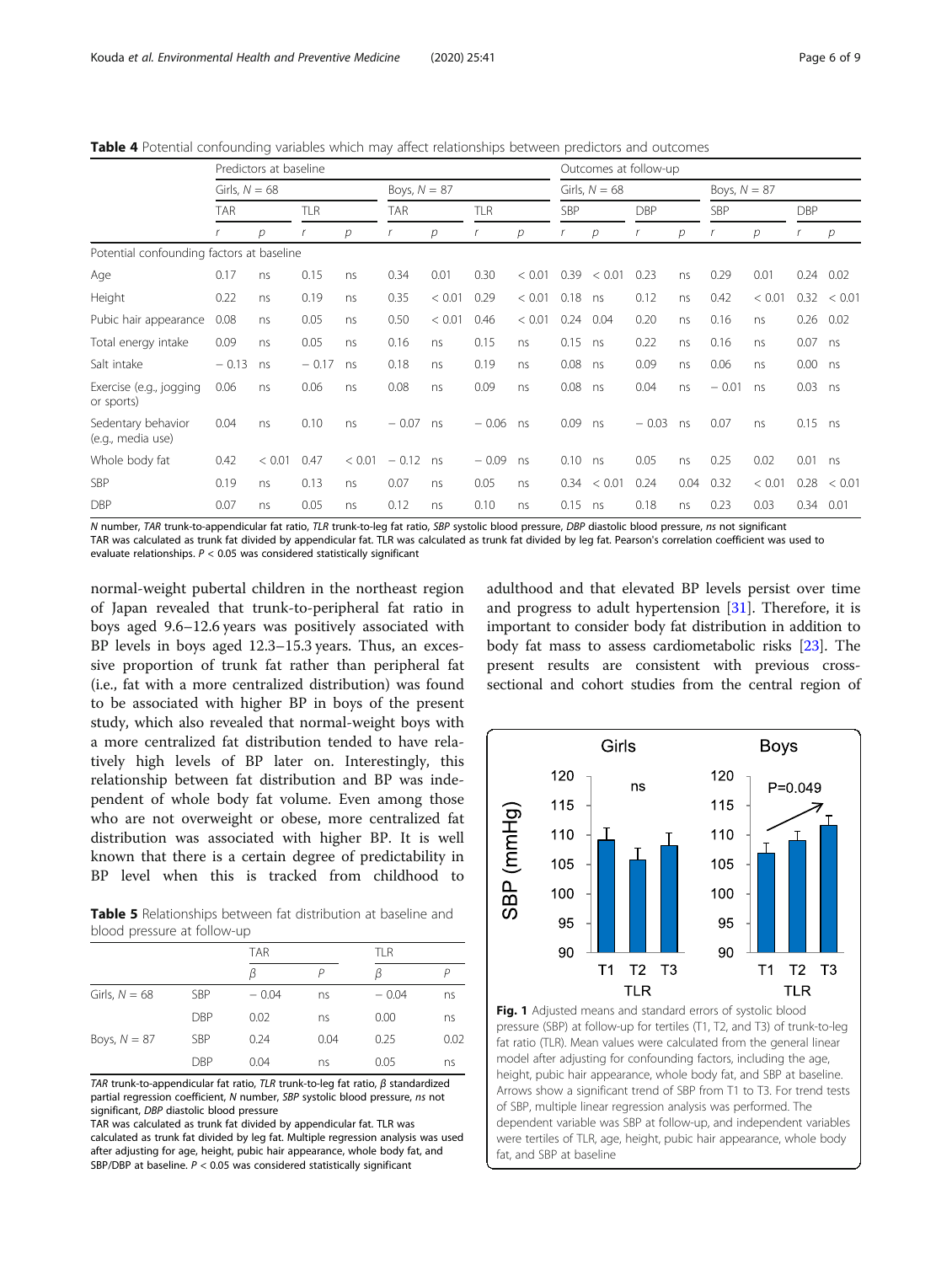Japan (Hamamatsu City) [[18](#page-8-0), [22\]](#page-8-0), and present and previous [\[18,](#page-8-0) [22](#page-8-0)] findings suggest that a large volume of body fat is not a prerequisite for developing high BP levels in childhood. Weight-independent parameters of body fat distribution measured by DXA provide additional information for evaluating cardiovascular risks and are particularly meaningful when assessing normal-weight boys.

Only a few studies have investigated whether relationships between fat distribution and BP are independent of those between fat volume and BP. In the present study, when parameters of fat distribution and amount of fat mass were included in the same multiple regression models, the relationship between fat distribution and BP was still significant. This suggests that the relationship between fat distribution and BP was independent of the relationship between whole body fat volume and BP. Similarly, one study found that the relationship between fat distribution and BP was independent of the relationship between whole body fat and BP in a cross-sectional study of Hamamatsu boys  $[18]$  $[18]$  $[18]$ . These findings suggest that not only the amount of fat but also the pattern of its distribution influence BP levels. This information may be particularly relevant for boys who have a normal amount of body fat that follows a more centralized distribution. The ratio of trunk-to-peripheral fat thus may be valuable for the evaluation of cardiovascular risks.

Values of TAR/TLR and BP stratified by age (Table [2](#page-4-0)) show significant increases with age. In addition, SBP levels in girls and boys show significant increases with age, suggesting that one parameter of growth (age) is a confounding variable that is associated with both the predictor (TAR/TLR) and the outcome (BP). The present study also revealed significant associations between TAR/TLR and growth parameters (age, height, pubic hair appearance), and between BP and parameters of growth (Table [4\)](#page-5-0). This also suggests that growth is a confounding factor that modifies the association between TAR/TLR and BP. As such, we conducted multiple regression analyses after adjusting for confounding factors including age, height, and pubic hair appearance to assess the relationship between TAR/TLR and BP and identified several statistically significant associations that remained in boys after adjust-ments were made (Table [5](#page-5-0), Fig. [1](#page-5-0)). Collectively, these findings indicate that there is an independent association between TAR/TLR and BP in addition to that between growth and blood pressure in boys.

Although we found that an increased ratio of trunkto-peripheral fat was correlated with higher BP in boys, we observed no relationship between fat distribution and BP in girls. In other words, the relationship between fat distribution and BP differed by sex in the present study. A previous cross-sectional study of Hamamatsu children also reported a significant relationship between trunkto-peripheral fat ratio and BP in boys but not in girls [ $18$ ]. It is well known that sex affects fat deposit patterns and that women have more subcutaneous fat than men, while men have more visceral fat than women [[32](#page-8-0)]. Visceral fat is thought to play a key role in the cluster of cardiometabolic abnormalities [[33](#page-8-0)], and trunk fat includes both visceral and subcutaneous fat. Women, whose trunk fat tends to comprise less visceral fat than that in men, also exhibit a lower prevalence of obesity-related meta-bolic disorders than men [\[32](#page-8-0)]. Differences in the proportion of visceral fat in trunk fat between boys and girls might explain the effects of sex in the relationship between cardiovascular and body fat parameters. Another possible reason for the sex-dependent difference could be explained by the difference in growth, as the timing of secondary sexual characteristic development varies between girls and boys. Specifically, it is well known that pubertal changes in girls usually begin before those in boys of the same age. In Japanese children, the peak height velocity has been found to occur around the age of 11 years in girls and around 13 years in boys  $[34]$  $[34]$  $[34]$ . The difference in pubertal growth between girls and boys may modify the association between the trunk-to-peripheral fat ratio and blood pressure.

The strength of this study is that the analyzed population comprised 79.3% of the source population, which included almost all children residing in the Shiokawa area in Kitakata City; only 14.5% of baseline participants dropped out at follow-up. Moreover, no remarkable differences were observed between the follow-up population (analyzed population) and the drop-out population. Therefore, the effects of selection bias are smaller compared to our previous study in Hamamatsu City (i.e., the analyzed population was 48.8% of the source population and 61.5% of the baseline population) [\[22\]](#page-8-0). In addition, the present study obtained enough data on potential confounders, including dietary intake and exercise; from these potential confounding variables, we selected confounding factors for analysis. Thereafter, we assessed the relationships between exposure, outcomes, and confounding factors. Furthermore, the subject age in the present study spanned a wider range (9.6–12.6 years old at baseline and 12.3–15.3 years old at follow-up) than that of the previous study in Hamamatsu City.

However, the present study also has some limitations worth noting, including a potential selection bias. First, participants were enrolled from one area in one city in Japan, rather than from the entire country. However, according to standard growth charts of Japanese children based on national surveys, mean height/weight of boys at age 11.2 and girls at age 11.1 were 142.5 cm/36.6 kg and 143.5 cm/36.9 kg, respectively. Thus, there were no remarkable differences in anthropometric variables between the present followed-up population and the general population in Japan [[35](#page-8-0)]. Second, childhood BMI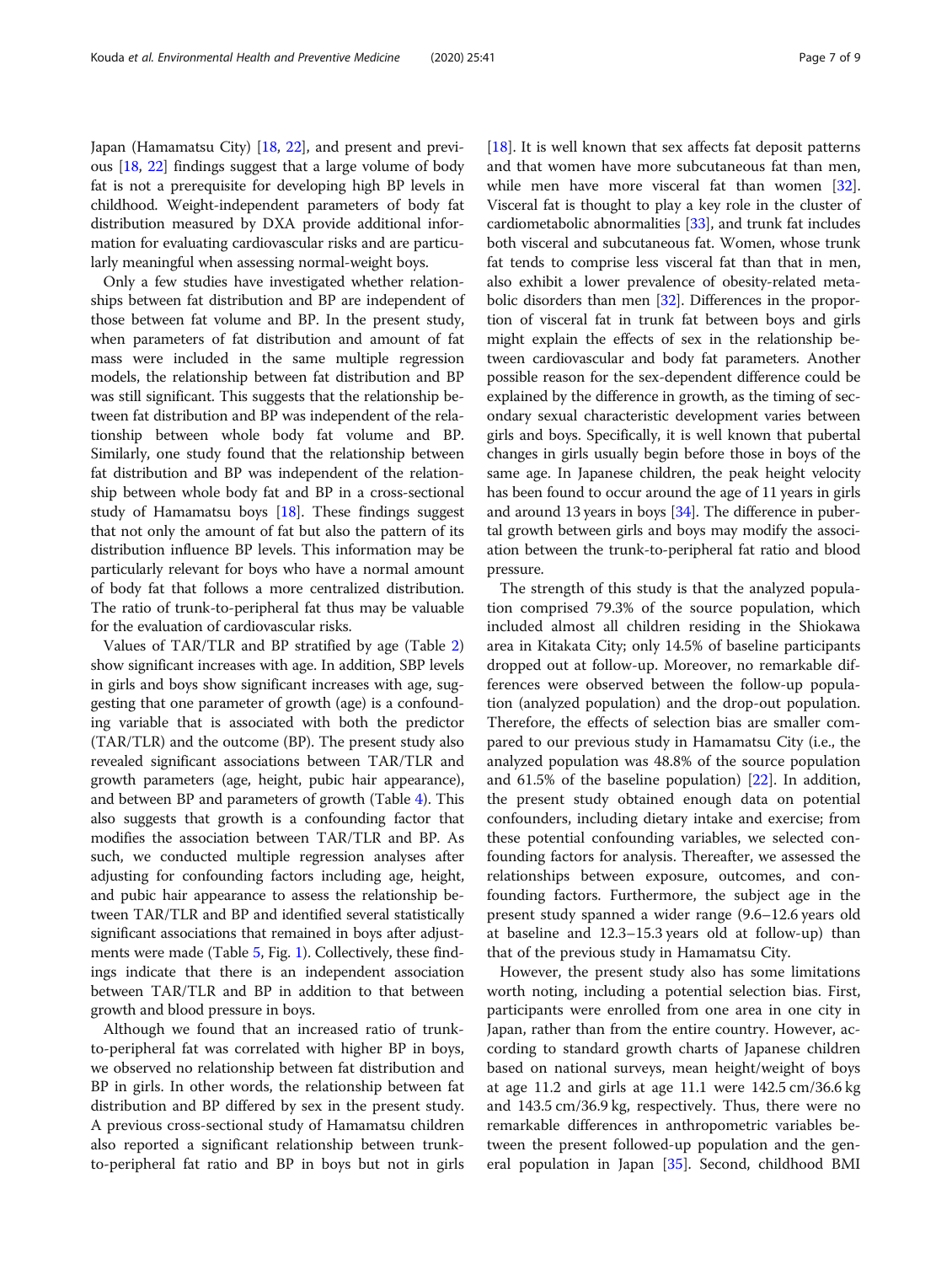<span id="page-7-0"></span>rises with chronological age and biological age. To avoid misclassifying underweight or overweight children, agespecific cut-offs of BMI should be used to reflect the maturational tempo  $[36]$  $[36]$ . However, there are no agespecific cut-offs for BMI which reflect the impact of pubic hair appearance. Normal-weight children were identified using sex- and age-specific international cutoffs of BMI in the present study [\[26,](#page-8-0) [27\]](#page-8-0).

#### Conclusions

The present cohort study targeting community-dwelling children in the northeast region of Japan revealed that the trunk-to-peripheral fat ratio measured by DXA was associated with future BP in normal-weight boys. Normal-weight boys who had a more centralized distribution of fat tended to have relatively high levels of BP later on. This relationship between fat distribution and BP was independent of whole body fat volume. Our findings suggest that a large volume of body fat may not be a prerequisite for the development of high BP levels in childhood and that weight-independent indices such as trunk-to-peripheral fat ratio may be useful for predicting future BP. Thus, body fat distribution is a meaningful measure, particularly in the assessment of normalweight boys.

#### Abbreviations

BMI: Body mass index; BP: Blood pressure; DBP: Diastolic blood pressure; DXA: Dual-energy X-ray absorptiometry; FFQ: Food frequency questionnaire; HbA1c: Hemoglobin A1c; HDL-C: High-density lipoprotein cholesterol; LDL-C: Low-density lipoprotein cholesterol; MONW: Metabolically obese, normalweight; SBP: Systolic blood pressure; TAR: Trunk-to-appendicular fat ratio; TLR: Trunk-to-leg fat ratio; T-C: Total cholesterol

#### Acknowledgements

The authors thank the Board of Education and teaching staff members of the elementary and junior high schools in Kitakata City.

#### Authors'contributions

Study conception and design: KK, MI, and YF. Acquisition of data: KK, MI, HN, and YF. Analysis and interpretation of data: KK, KU, MM, and TN. Drafting the manuscript or revising it critically for important intellectual content: KK, MI, HN, YF, KU, MM, and TN. Writing the paper: KK. The authors read and approved the final manuscript.

#### Funding

This work was supported by Grants-in-Aid for Scientific Research (JSPS KAKE NHI Grant Numbers JP22370092, JP25650160, JP26291100, JP19H04040) from the Japan Society for the Promotion of Science. The funding bodies played no role in designing the study, collecting, analyzing, and interpreting the data, writing the manuscript, or deciding where to submit the manuscript for publication.

#### Availability of data and materials

The datasets generated during the current study are not publicly available, but are available from the corresponding author on reasonable request.

#### Ethics approval and consent to participate

The protocol of the present study was approved by the Ethics Committee of the Kindai University Faculty of Medicine. The study was conducted in accordance with the ethical principles stated in the Declaration of Helsinki. Participants and their parents or guardians received printed information regarding study procedures, including radiation exposure from DXA, and

parents or guardians provided written consent prior to both surveys. Participants were also allowed to decline participation on their own accord at any time even during the surveys.

#### Consent for publication

Not applicable.

#### Competing interests

The authors have no conflicts of interest to declare.

#### Author details

<sup>1</sup> Department of Hygiene and Public Health, Kansai Medical University, 2-5-1 Shin-machi, Hirakata, Osaka 573-1010, Japan. <sup>2</sup>Department of Public Health Kindai University Faculty of Medicine, 377-2 Oono-Higashi, Osaka-Sayama, Osaka 589-8511, Japan. <sup>3</sup>Department of Health Promotion and Education Graduate School of Human Development and Environment, Kobe University, 3-11 Tsurukabuto, Nada, Kobe, Hyogo 657-8501, Japan. <sup>4</sup>Department of Nursing, Chukyo Gakuin University, 2216 Toki-cho, Mizunami, Gifu 509-6192, Japan.<sup>5</sup> Laboratory of Physiological Nutrition, Kagawa Nutrition University 3-9-21 Chiyoda, Sakado, Saitama 350-0288, Japan.

# Received: 11 May 2020 Accepted: 29 July 2020<br>Published online: 20 August 2020

#### References

- 1. Siervogel RM, Demerath EW, Schubert C, Remsberg KE, Chumlea WC, Sun S, et al. Puberty and body composition. Horm Res. 2003;60:36–45.
- 2. Ruderman N, Chisholm D, Pi-Sunyer X, Schneider S. The metabolically obese, normal-weight individual revisited. Diabetes. 1998;47:699–713.
- 3. Ruderman NB, Schneider SH, Berchtold P. The "metabolically-obese", normal-weight individual. Am J Clin Nutr. 1981;34:1617–21.
- 4. Tchernof A, Despres JP. Pathophysiology of human visceral obesity: an update. Physiol Rev. 2013;93:359–404.
- Koh H, Hayashi T, Sato KK, Harita N, Maeda I, Nishizawa Y, et al. Visceral adiposity, not abdominal subcutaneous fat area, is associated with high blood pressure in Japanese men: the Ohtori study. Hypertens Res. 2011;34: 565–72.
- 6. Tsushima H, Yamamoto H, Kitagawa T, Urabe Y, Tatsugami F, Awai K, et al. Association of epicardial and abdominal visceral adipose tissue with coronary atherosclerosis in patients with a coronary artery calcium score of zero. Circ J. 2015;79:1084–91.
- 7. Staiano AE, Gupta AK, Katzmarzyk PT. Cardiometabolic risk factors and fat distribution in children and adolescents. J Pediatr. 2014;164:560–5.
- 8. Krotkiewski M, Bjorntorp P, Sjostrom L, Smith U. Impact of obesity on metabolism in men and women. Importance of regional adipose tissue distribution. J Clin Invest. 1983;72:1150–62.
- Larsson B, Svardsudd K, Welin L, Wilhelmsen L, Bjorntorp P, Tibblin G. Abdominal adipose tissue distribution, obesity, and risk of cardiovascular disease and death: 13 year follow up of participants in the study of men born in 1913. Br Med J (Clin Res Ed). 1984;288:1401–4.
- 10. Czernichow S, Kengne AP, Stamatakis E, Hamer M, Batty GD. Body mass index, waist circumference and waist-hip ratio: which is the better discriminator of cardiovascular disease mortality risk?: evidence from an individual-participant meta-analysis of 82 864 participants from nine cohort studies. Obes Rev. 2011;12:680–7.
- 11. Coutinho T, Goel K, Correa de Sa D, Kragelund C, Kanaya AM, Zeller M, et al. Central obesity and survival in subjects with coronary artery disease: a systematic review of the literature and collaborative analysis with individual subject data. J Am Coll Cardiol. 2011;57:1877–86.
- 12. Albanese CV, Diessel E, Genant HK. Clinical applications of body composition measurements using DXA. J Clin Densitom. 2003;6:75–85.
- 13. Novotny R, Daida YG, Grove JS, Le Marchand L, Vijayadeva V. Asian adolescents have a higher trunk: peripheral fat ratio than Whites. J Nutr. 2006;136:642–7.
- 14. Zillikens MC, Uitterlinden AG, van Leeuwen JP, Berends AL, Henneman P, van Dijk KW, et al. The role of body mass index, insulin, and adiponectin in the relation between fat distribution and bone mineral density. Calcif Tissue Int. 2010;86:116–25.
- 15. Savgan-Gurol E, Bredella M, Russell M, Mendes N, Klibanski A, Misra M. Waist to hip ratio and trunk to extremity fat (DXA) are better surrogates for IMCL